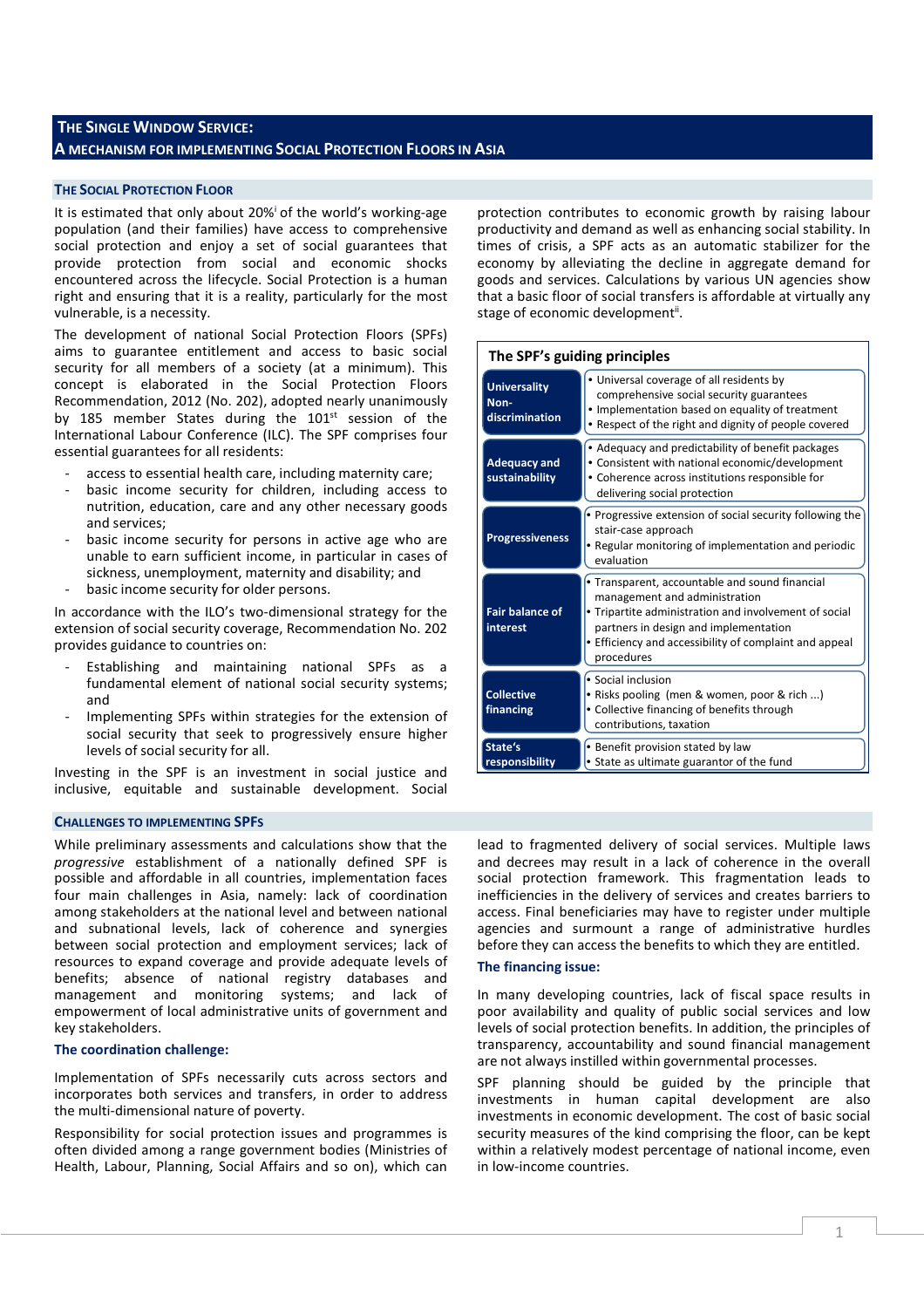### **The absence of national registry databases and management and monitoring systems**

If the universality of the SPF is given as a core principle, the accurate identification of the beneficiaries among the population remains a significant challenge due to the absence of national registration databases in many countries. The difficulty of identifying potential beneficiaries often leads to coverage gaps and to a lack of overall monitoring of social protection programmes.

Additionally, social security systems can appear complex and confusing to beneficiaries: the absence of a unified identification and targeting mechanism often leads to incoherent results due to different targeting methodologies applied by different programme administrators.

Finally, the absence of national database makes it impossible to properly monitor the extension of coverage as it is not possible to track who is entitled to what programme.

# **The lack of empowerment of local administration and persons of concerns:**

Because SPFs are designed to reach the whole population with a focus on the most poor and vulnerable, delivery of social services and transfers should take place at the local level. Subnational administrative bodies are thus appropriate channels for implementation of the SPF. In many developing countries, however, the decentralization process is still in its early stages and sub-national levels of administration suffer from lack of resources and capacities.

Moreover, the sub-national administration does not always have the legitimacy required to represent the people (nomination versus election). Hence it is important to guarantee full representation of the persons of concern e.g. through community representatives or trade unions as well as independent and transparent complaints and appeals mechanism.

Finally, emphasis on decentralized delivery mechanisms should not be at the cost of portability of benefits for those who may migrate. Through common rules in designing and implementing programmes, and shared management information systems, access to the SPF should be guaranteed throughout people's lives including when relocating.

# **THE SWS CONCEPT IN OPERATION**

# **The Single Window Service concept**

The Single Window Service (SWS) concept stems from the guiding principles enshrined in the Social Protection Floors Recommendation, 2012 (No. 202). The SWS advocates coordination and monitoring of all social protection and employment programmes through empowerment of the subnational administration.

| <b>Benefits expected from the SWS</b>        |                                                                                                                                                                                                                                         |  |
|----------------------------------------------|-----------------------------------------------------------------------------------------------------------------------------------------------------------------------------------------------------------------------------------------|--|
| <b>Extend social</b>                         | • Unified database on beneficiaries                                                                                                                                                                                                     |  |
| protection                                   | • Shared procedures and tools (at least for                                                                                                                                                                                             |  |
| coverage and                                 | registration)                                                                                                                                                                                                                           |  |
| reduce                                       | • Proximity of the SWS to the beneficiaries                                                                                                                                                                                             |  |
| vulnerabilities                              | Installation of combined benefit packages                                                                                                                                                                                               |  |
| Increase<br>efficiencies and<br>traceability | • Shared administrative processes<br>• Unified database on target beneficiaries and<br>programmes<br>• Unique Management Information System (MIS) to<br>track the implementation and functioning<br>• Installation of appeals mechanism |  |
| Trigger cross-                               | • Combined benefit packages                                                                                                                                                                                                             |  |
| ministerial                                  | • Joint monitoring of the Social Security System                                                                                                                                                                                        |  |
| coordination                                 | • Use of the same procedures and resources                                                                                                                                                                                              |  |
| Empower                                      | • Concrete roles and responsibilities to sub-national                                                                                                                                                                                   |  |
| communities and                              | administration in the delivery of services and                                                                                                                                                                                          |  |
| local                                        | transfers                                                                                                                                                                                                                               |  |
| administration                               | • Proximity of the SWS offices to the beneficiaries                                                                                                                                                                                     |  |

The SWS is a "one-stop shop" for the delivery of social protection programmes and employment services. Embedded in government institutions and operated by the sub-national administration, the SWS is linked to the central level via a formalized reporting system. This reporting mechanism should ensure the transparency and traceability of the social protection system. It also facilitates better coordination between the local level (responsible for service delivery) and the central/national level (responsible for policy development, planning, monitoring and evaluation).

# **Operations at the SWS office**

Practically, the SWS performs tasks that were previously under the direct supervision of different service providers in addition to coordination activities:

- 1. information dissemination on existing programmes;
- 2. enrolment facilitation in the SSDM and applications to social programmes;
- 3. maintenance of the management information system;
- 4. assistance in the appeals process; and
- 5. provision of services.

Families or individuals register in a single office at sub-national level. An assigned "case manager" assesses the vulnerabilities and skills of potential beneficiaries, develops a personalized plan with them covering skills development, enterprise creation or job placement, channels information on all social services they are entitled to, provides support for registration to the schemes, delivers social protection ID cards, facilitates access to benefits in cash or in kind, and collects contributions (if any).



Similar mechanisms have already been successfully implemented in countries including India, Brazil, Chile, South Africa, and Pakistan.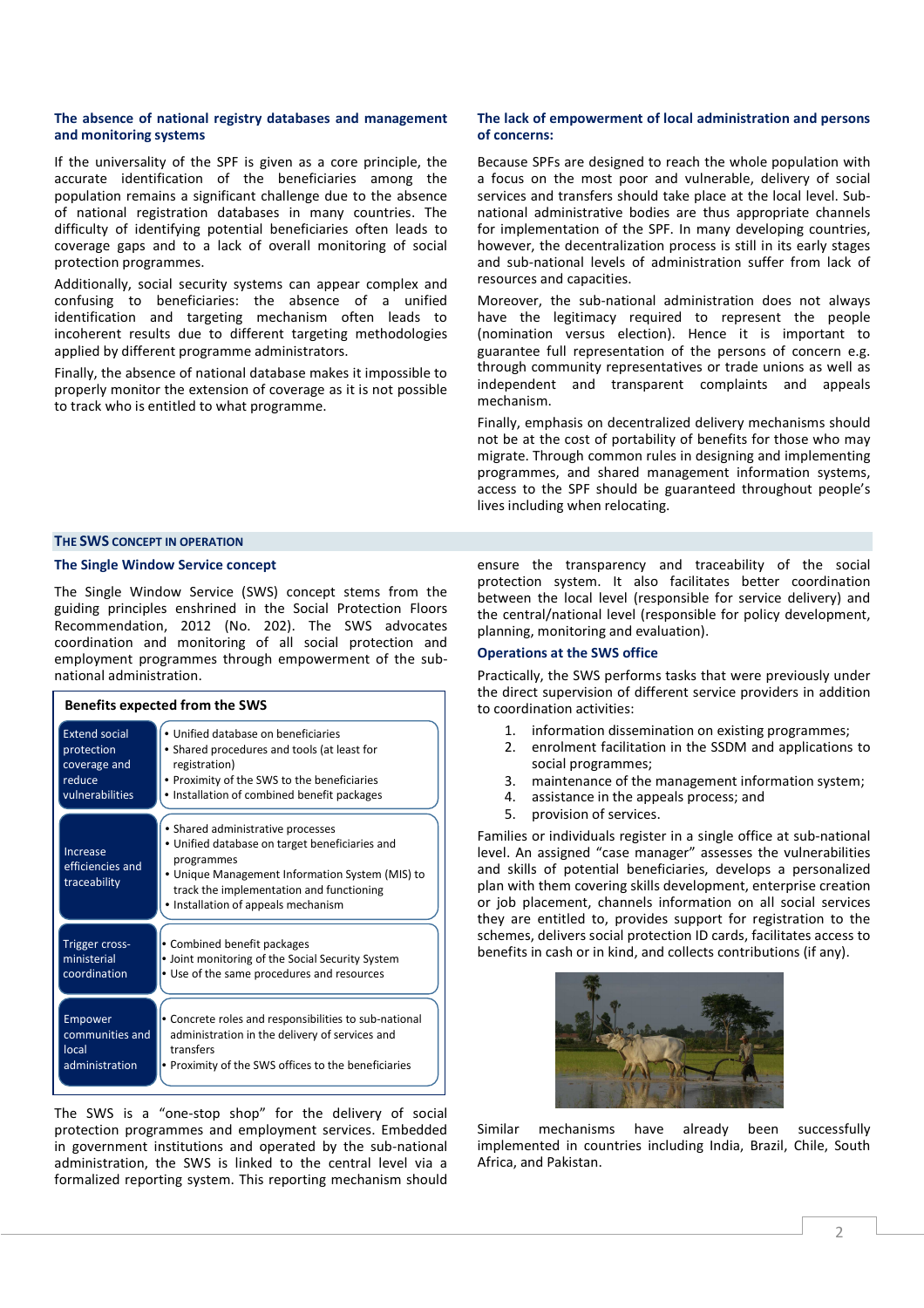#### **THE COMMITMENT OF CAMBODIA & INDONESIA TO THE ESTABLISHMENT OF THE SPF AND EXTENSION OF SOCIAL SECURITY**

#### **Cambodia**

The right of social protection for everyone is clearly enshrined in the constitution of



Cambodia. Government efforts at reducing vulnerability, alleviating poverty, and improving livelihoods through social protection have gathered pace since the early 2000s, notably with the adoption of the Social Security Law by the Cambodian parliament in September 2002. The Law includes a range of new initiatives and programmes aimed at extending access to basic services such as health care and income support for various social groups.

Implementation, however, has largely been ad hoc, geographically limited, under-funded and heavily reliant on non-sustainable external funding that compromises the continuity and sustainability of programmes. The Royal Government is assuming stronger ownership of the coordination, execution and funding of social protection, as reflected in several recent policy documents. Most recently, the National Social Protection Strategy for the Poor and Vulnerable (NSPS-PV), launched by the Prime Minister in 2011, reaffirmed the government's commitment to universalising basic transfers and services based on the expansion of existing social protection measures, the introduction of new schemes and the installation of a coordination mechanism.

### **Indonesia**

Indonesia is working to extend social protection coverage to the entire population. Since its



amendment in 2002, the Indonesian Constitution recognizes the right to social security for all, and the responsibility of the State in the development of social security. Although existing social protection schemes tend to be fragmented and scattered, progress is being made towards more comprehensive social protection coverage.

An important milestone is the progressive implementation of the National Social Security Law (Law No. 40/2004 regarding the National Social Security System). The law mandates the extension of social security coverage to the whole population in the categories of health and employment. The Law follows a staircase approach with non-contributory schemes for the poor, contributory schemes for the self-employed and statutory social security schemes for formal sector workers. The Law on Social Security Providers (Law No. 24/2011) operationalizes Law No. 40/2004, with implementation of universal health insurance expected to commence in 2014 and other schemes related to employment anticipated to begin in 2015. The SWS is expected to play a key role in facilitating access to social insurance for informal economy workers and for the delivery of antipoverty programmes targeting the poor and vulnerable; the SWS will also be instrumental in updating the national database of beneficiaries.

The Single Window Service is one of the key recommendations of the Social Protection Assessment Based National Dialogue Exercises conducted in Indonesia and Cambodia in 2011 and 2012. In Cambodia the Single Window Service, under the name Social Service Delivery Mechanism (SSDM), was adopted by the government as the implementation and coordination mechanism of the National Social Protection Strategy for the Poor and Vulnerable.

### **THE SWS CONCEPT AND DECENTRALIZATION IN CAMBODIA AND INDONESIA**

Decentralization has been a key feature of both Indonesia and Cambodia's transitions to democracy, shifting the responsibility of providing services from national to local government. Both countries continue to work on reforms that will assign and delegate more responsibilities to local authorities.

#### **Objectives of decentralization**

Decentralization is associated with objectives of democratic decision-making, popular participation in government, and accountability of public institutions to citizens.

Decentralization aims to give citizens or their elected representatives more power in public decision-making through the greater participation of sub-national authorities. This ensures that decisions are better informed and more relevant to the diverse interests of a society than those made at the central level. The electoral selection of representatives in local jurisdictions allows citizens to better know their political representatives and ensures that elected officials are familiar with the needs and desires of their constituents.

Decentralization is also motivated by the need to improve service delivery to the population and recognition of the limitations of centralised administration in delivering services. It is generally accepted that the decentralization of certain sectors or services such as health care, infrastructure management, social services and natural resources management, should lead to better services for residents. The

process of decentralization can substantially improve the efficiency, transparency, accountability, and responsiveness of service provision compared with centralized systems.

The proximity of decision makers to members of the community should ensure their commitment to deliver quality services that reflect local priorities. This in turn should encourage civic participation at the local level.

However, decentralization takes time to establish and its design must be in line with the capacity of subnational administration.

#### **Contribution of the SWS to the decentralization process**

Despite ongoing reforms, the roles and responsibilities of local administration remain rather imprecise in Cambodia and Indonesia.

The SWS has the potential to give concrete functions to the sub-national administration in the delivery of social services. The SWS is embedded in government structures and contributes to building the capacity of local institutions to administer and monitor existing social protection programmes.

The SWS provides a coherent framework for the implementation of national social protection strategies in an integrated, effective and efficient way, by establishing a management system and a reporting mechanism that links the central government to villages, communes, districts and provinces.